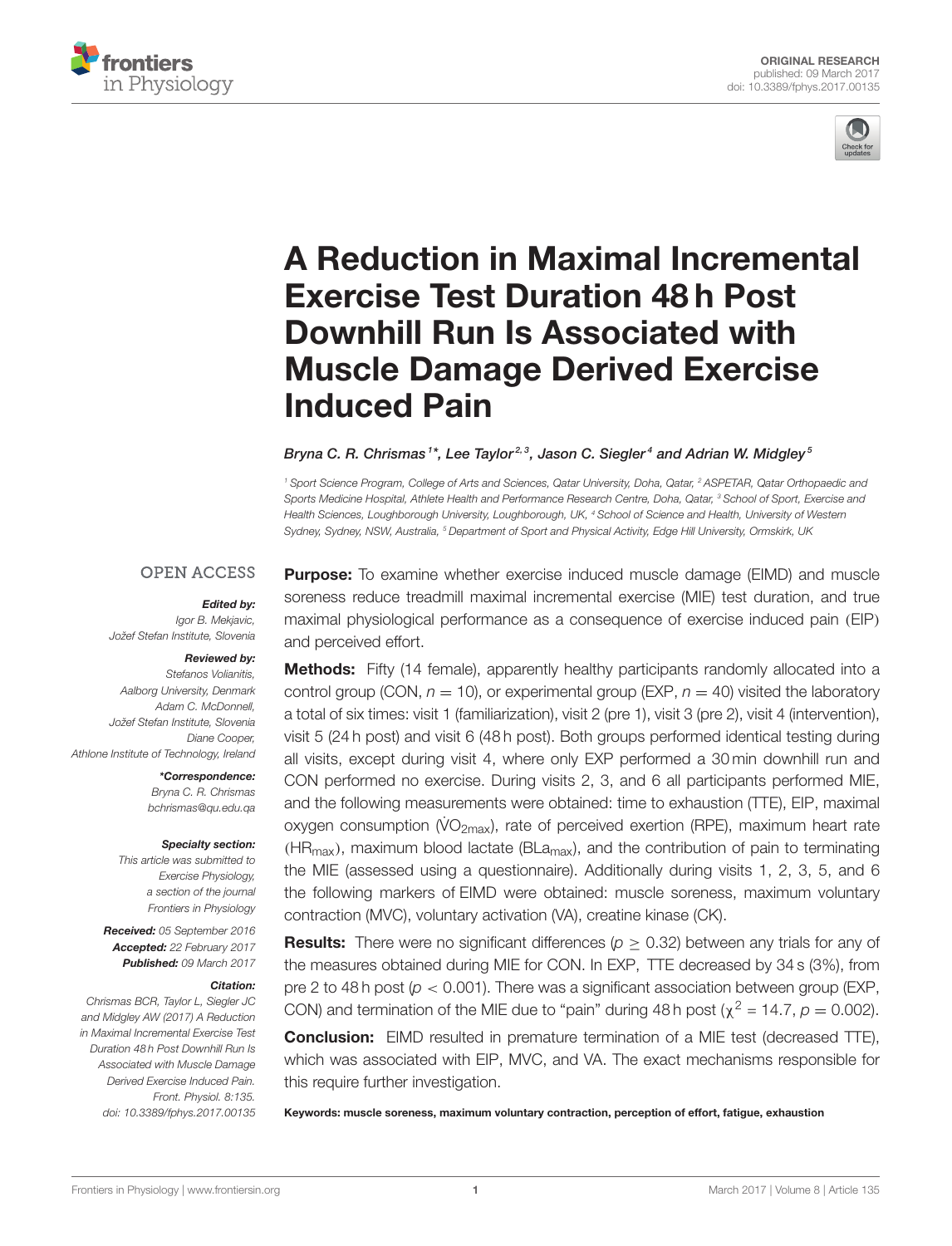# INTRODUCTION

Maximal incremental exercise (MIE) testing is utilized ubiquitously in research environments [\(Bassett and Howley,](#page-8-0) [2000\)](#page-8-0), to provide a global overview of an individual's cardiorespiratory function [\(Astorino, 2009\)](#page-8-1), which is of importance in both a clinical [\(Ingle, 2008\)](#page-9-0) and an exercise physiology setting [\(Bentley et al., 2007\)](#page-8-2). The nature of MIE requires participants to continue exercising until volitional exhaustion [\(Wagner, 2000\)](#page-10-0), and consequently there is a high conscious and subconscious component to this test [\(Gibson et al., 1999\)](#page-9-1). True maximal physiological variables may not be achieved during MIE if an individual fails to give a maximal effort [\(Taylor et al., 1955;](#page-10-1) [Moffatt et al., 1994\)](#page-9-2), and the termination of MIE is thought to be dependent on perceived effort [\(Gibson et al., 2003\)](#page-9-3). Perception of effort is a complex interaction of feedforwardfeedback mechanisms, and interpretation of afferent and efferent feedback. Subsequently any internal or external factor that could affect this feedback loop could influence perception of effort, and ultimately MIE test termination. One such factor is the physical condition of the participant upon arrival at the laboratory [\(McConnell, 1988\)](#page-9-4). Disruption to an individual's physical condition could occur due to lack of sleep, fatigue and exercise induced muscle damage (EIMD).

Eccentric exercise (e.g., downhill running) causes preferential and increased disruption to type II muscle fibers [\(McHugh et al.,](#page-9-5) [2000;](#page-9-5) [Proske and Morgan, 2001\)](#page-9-6) which is a known symptom of EIMD. Additionally, muscle fiber disruption within itself can activate mechano-sensitive fibers (i.e., group III/IV afferent fibers), which could increase perceived effort. Furthermore, this muscle fiber disruption can also increases noxious (e.g., bradykinin, prostaglandin, hydrogen ions) stimuli (Clarkson and Hubal, [2002\)](#page-9-7), which could stimulate group III/IV metabosensitive afferent fibers responsible for feedback to the brain [\(Amann et al., 2010\)](#page-8-3) and explain EIMD derived pain (i.e., delayed onset muscle soreness). This muscle soreness could be associated with an increased sense of effort during MIE exercise [\(Davies et al., 2011\)](#page-9-8) as a result of an increase in motor unit recruitment following EIMD [\(Eston et al., 2000\)](#page-9-9). Damage to selective fibers may require additional motor units to be recruited in order to achieve the same force output, which could increase an individual's perception of effort (Braun and Dutto, [2003\)](#page-8-4). One study showed that EIMD had no effect on maximum rate of perceived exertion (RPE) despite a shorter TTE and subsequently a lower power output during cycling based MIE 48 h following eccentric squats [\(Davies et al.,](#page-9-8) [2011\)](#page-9-8). Similarly, increased ventilation was observed when EIMD signs and symptoms were present during MIE on a cycle ergometer, though no significant increase in perceived effort was shown [\(Yunoki et al., 2011\)](#page-10-2). [Yunoki et al. \(2011\)](#page-10-2) included both eccentric and concentric contractions  $(3 \times 10)$  sets of leg press) 24 h prior to the MIE, compared to 100 eccentric squats utilized by Davies and colleagues, which may explain differential, though, similar experimental findings to Davies et al. [\(2011\)](#page-9-8). Nevertheless, despite postulations from previous research that EIMD is likely to increase perceived effort during subsequent exercise, to date, no study has shown this. In fact, the aforementioned research suggests that there is no change in perceived effort.

Muscle soreness derived from EIMD could increase exercise induced pain (EIP), which is a measure of subjective "pain" experienced by an individual during exercise. However, the aforementioned studies only measured EIMD associated muscle soreness (i.e., using a visual analog scale) prior to the MIE test, for confirmation that EIMD had indeed occurred. The authors did not measure EIP (i.e., the pain experienced during the MIE test), which should not be confused with EIMD associated muscle soreness. Increased release of noxious substances and disruption to muscle fibers [\(Ellingson et al., 2014\)](#page-9-10), could increase EIP via afferent feedback to the brain during exercise. EIP is likely to contribute to perceived effort [\(Mauger, 2014\)](#page-9-11) and therefore, EIMD and associated muscle soreness could decrease performance in a MIE test due to increased perceived effort as a result of higher levels of EIP experienced during exercise. No previous study has examined the effect of EIP following EIMD on physiological performance during subsequent treadmill based MIE. Physiological differences (e.g., muscle recruitment, aerobic and anaerobic energy transfer) between cycling and running [\(Millet et al., 2009\)](#page-9-12) may affect the relationship between perceived effort, EIP and treadmill based MIE outcome variables seen elsewhere [\(Davies et al., 2011;](#page-9-8) [Yunoki et al., 2011\)](#page-10-2). Given the important and multifaceted use of MIE derived outcome variables in research and in clinically and athletically focussed fields, it is essential that research investigates the effect of EIMD and muscle soreness on EIP and the perception of effort during MIE. One common method utilized within research to induce EIMD is a downhill run [\(Close et al., 2004;](#page-9-13) [Cleary et al., 2006\)](#page-9-14). Consequently, the novel aims of the present study were to (i) examine the effects of EIMD and muscle soreness on EIP and perception of effort during subsequent treadmill based MIE, (ii) explore the relationship between EIP, muscle soreness, EIMD and test duration in the MIE test, (iii) examine the effect of EIMD and muscle soreness on the physiological variables derived from treadmill MIE. It was hypothesized that the downhill run would result in a significant reduction in physiological performance and test duration in the MIE test and that this would be associated with increased EIP, with no change in perceived effort.

# METHODS

# Participant Characteristics

The fifty (14 female), apparently healthy participants who volunteered for this study had the following characteristics: [median (min - max)] age = 26 (18–49) y; mean (SD) height  $= 1.76$  (0.09) m and mean (SD) mass  $= 70.7$  (11.8) kg. Participants were free from musculoskeletal injury, non-smokers, and engaged in regular physical activity  $(> 30 \text{ min}, \text{three times})$ a week for at least 6 months) and were familiar with treadmill running. Participants provided written informed consent, and were asked to adhere to written pre-measurement procedures for the duration of the study. These pre-measurement procedures stipulated that participants did not engage in any unaccustomed or high-intensity physical activity for 7 d prior to visit 1, that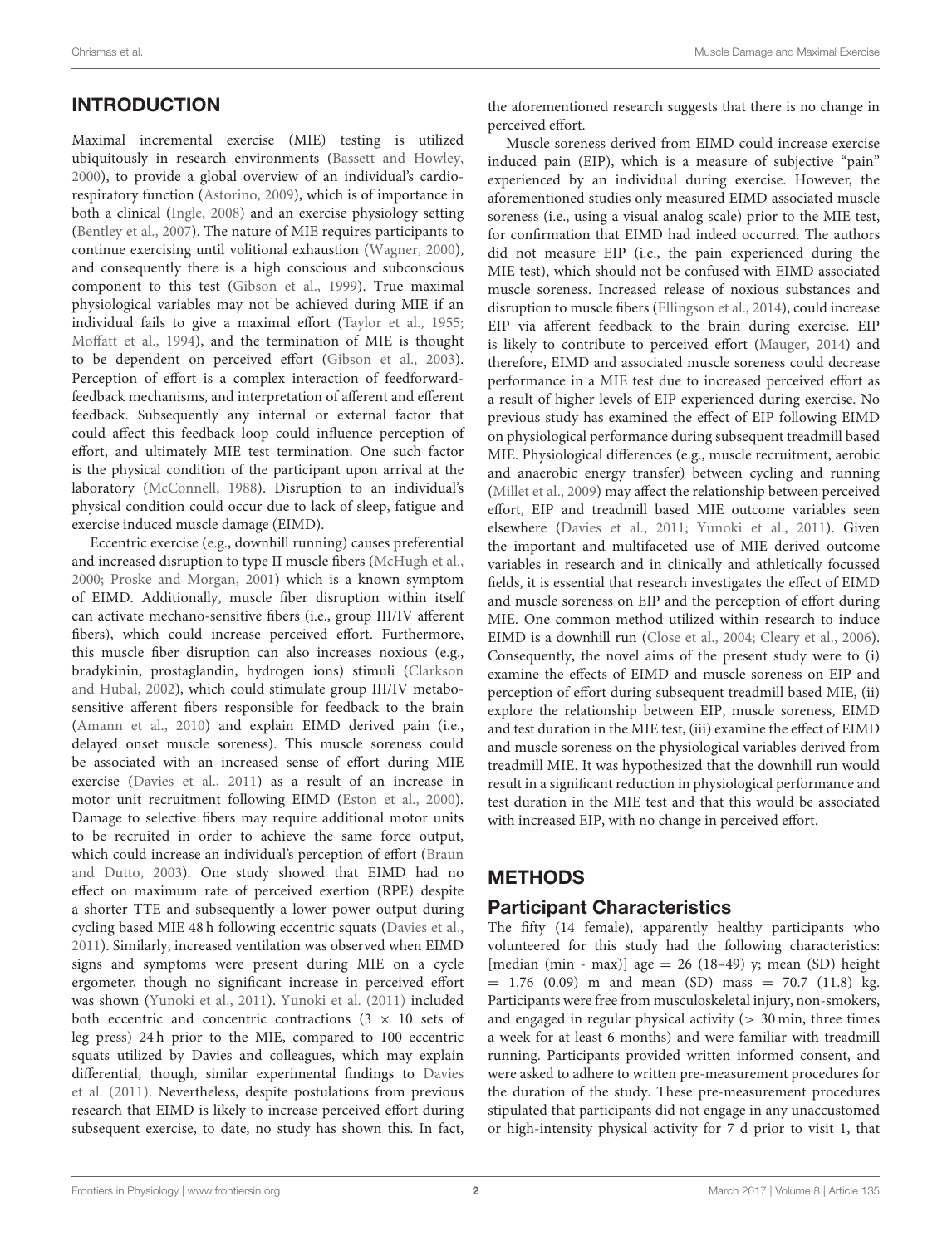no large meals or stimulants were consumed within 4 h of each measurement, and that at least 500 ml of fluid was consumed 2 h prior to each measurement. Adherence to these procedures was monitored using a pre-measurement procedure checklist, which participants completed and signed prior to the commencement of each measurement. The apparent adherence was 100% in all instances. Test instructions and verbal encouragement were written down, and therefore, standardized for all trials, to ensure the investigator did not influence the results. Participants were free to leave the study at any point without reason, and anonymity, and confidentiality were ensured. Furthermore, all females completed the testing at the same phase of the menstrual cycle (follicular phase) to ensure differences in menstrual cycle did not affect the results. Ethical approval was granted by the University of Hull, Department of Sport & Exercise Science Ethics Committee, and all experimental procedures conformed to the Declaration of Helsinki, and National Institute of Health (NIH) standards for research with human participants.

## General Experimental Design

Participants, randomly allocated into a control group (CON,  $n =$ 10, 3 female) or experimental group (EXP,  $n = 40$ , 11 female) visited the laboratory a total of six times: visit 1 (familiarization), visit 2 (pre 1), visit 3 (pre 2), visit 4 (intervention), visit 5 (24 h post) and visit 6 (48 h post). Both males and females were block randomized separately in to either group using the online software Randomizer [\(http://www.randomizer.org\)](http://www.randomizer.org). Both groups performed identical testing during all visits, except during visit 4 (intervention), where EXP only performed a 30 min downhill run and CON performed no exercise (**[Figure 1](#page-2-0)**). MIE was performed 48 h post intervention (visit 6) as this is the typical length of time recommended to abstain from exercise within pre-test guidelines for the majority of studies to attenuate any negative effects of muscle damage on the outcome variables. Testing times were held constant within individuals  $(\pm 1 h)$  to control for the confounding effects of circadian variation on exercise performance [\(Drust et al., 2005\)](#page-9-15), and tests were performed in the order listed within the schematic (**[Figure 1](#page-2-0)**). Data from the familiarization trial (visit 1) has not been included or used in any analyses as this trial was for familiarization purposes only.

Upon arrival to the laboratory tests were performed as described below. Times between each test were standardized within participants.

## Maximal Incremental Exercise Tests

MIE was performed on a h/p/cosmos pulsar motorized treadmill (h/p/cosmos sports & medical gmbh, Nussdorf-Traunstein, Germany) at a gradient of 1% in order to reproduce the energetic cost of outdoor running on a flat surface [\(Jones and Doust, 1996\)](#page-9-16). Initial treadmill velocity (median 6 km·h<sup>-1</sup>; range 4-9 km·h<sup>-1</sup>) was selected based on an estimated maximum treadmill velocity and/or the participants race time for 5 km, 10 km or a half marathon (if known), and replicated for all trials. If race time was unknown, initial starting velocity was set at 2 km $\cdot$ h<sup>-1</sup> below the participants walk to run transition speed. These initial starting velocities were individualized in order to ensure participants completed the test within the recommended duration (Midgley et al., [2008\)](#page-9-17). All participants completed a 5 min warm-up at the initial treadmill velocity before commencing the ramp protocol. Each stage of the ramp protocol was 1 min in duration and treadmill velocity increased by  $0.1 \text{ km} \cdot \text{h}^{-1}$  every 6 s (i.e., 1 km·h<sup>-1</sup> each stage) until volitional termination of the test. Terminal velocity was on average  $13 \text{ km}\cdot\text{h}^{-1}$  (range  $12-19$ km·h<sup>-1</sup>). TTE was recorded as the total test duration (i.e., inclusive of the 5 min warm-up). Heart rate was measured continuously during all tests using short range radio telemetry. A Polar heart rate transmitter belt (Polar FS1, Polar Electro, OY, Finland) coated with electro-conductive gel (ECG gel, Meditec, Italy) to enhance signal detection, was fitted around the participants chest. For determination of  $HR_{max}$  the highest value obtained during the test was recorded. Additionally, throughout each test the rates of pulmonary oxygen uptake  $(\dot{V}O_2)$ , and carbon dioxide output  $(VCO<sub>2</sub>)$  and minute ventilation  $(V<sub>E</sub>)$ were measured continuously using an automated open circuit gas analysis system (Oxycon Pro, Jaegger, Hoechberg, Germany). Breath-by-breath data were reduced to 30 s stationary retrograde time average intervals and the highest averaged  $\text{VO}_2,\text{VCO}_2,\text{V}_E,$ 



<span id="page-2-0"></span>motion; CMJ, countermovement jump; SJ, squat jump; MVC, maximum voluntary contraction; VA, voluntary activation; MIE, maximal incremental exercise; DHR, downhill run; V<sub>max</sub>, maximal treadmill velocity.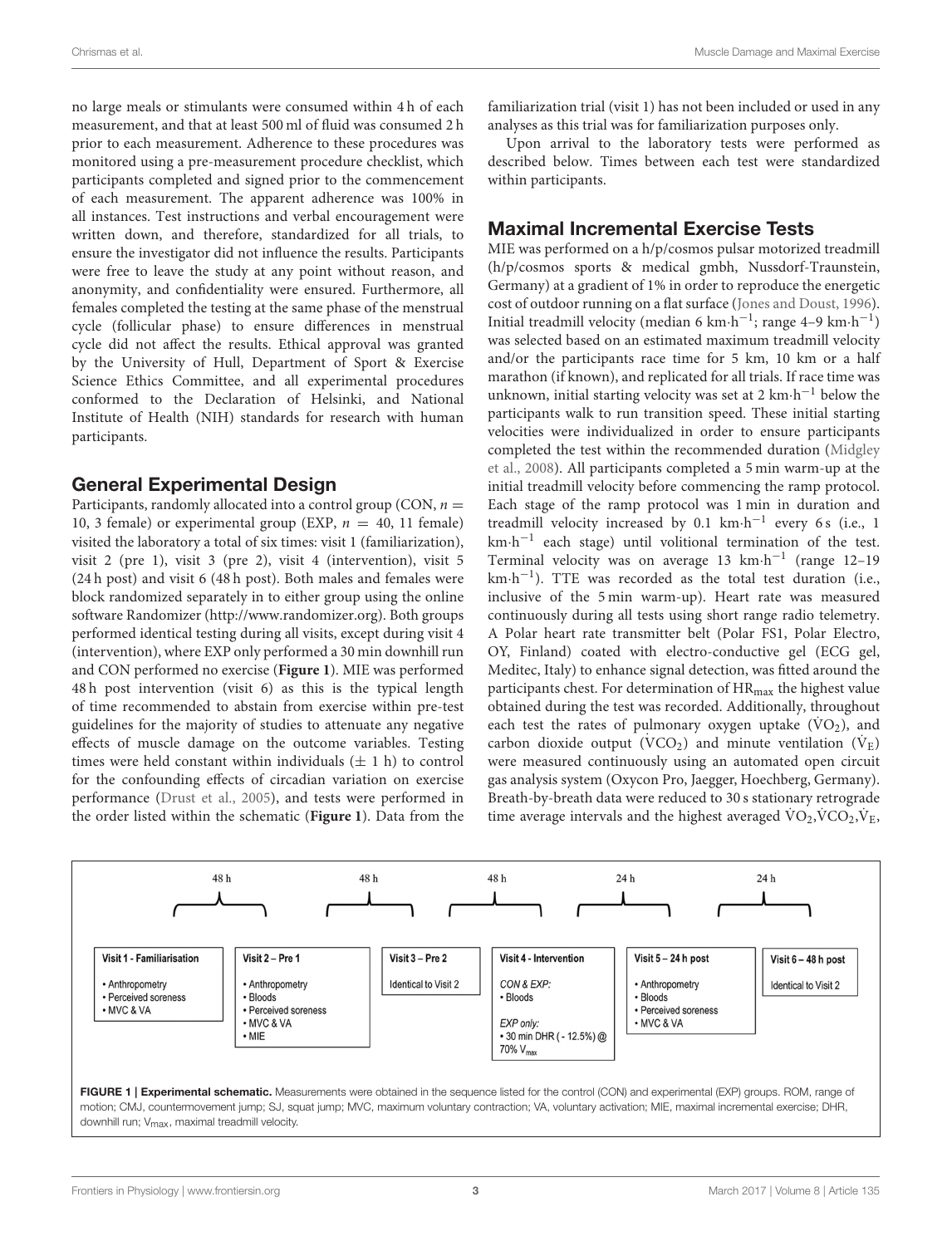and respiratory exchange ratio (RER) values attained during the incremental test were recorded. Additionally, maximum treadmill velocity  $(V_{max})$  was recorded. Following termination of the test BLamax was measured immediately post using standard fingertip capillary blood sampling techniques. Capillary blood (∼50µL) was collected into a heparin coated plastic capillary tube (Radiometer Ltd, West Sussex, UK) and immediately analyzed using an ABL77 blood gas analyser (Radiometer, West Sussex, UK). Intra-assay CV for duplicate samples was 1.8%.

#### Measurement of Psycho-physiological Variables

Ratings of perceived exertion (RPE) (Borg 6–20 scale), and EIP [\(Cook et al., 1997\)](#page-9-18) were assessed during MIE. The EIP scale is a category scale with ratio properties. The authors provide the following information and instructions for use of the EIP scale. The scale ranges from 0 (no pain at all) to 10 (extremely intense pain, almost unbearable). If the subjective intensity increases above 10 the participant is free to choose any number larger in proportion to 10 that describes the proportionate growth of the sensation [\(Cook et al., 1997\)](#page-9-18). Prior to each test the participants were provided with standardized verbal and written instructions for each scale, which were replicated for each trial. During the last 15 s of each incremental phase of the MIE (i.e., the last minute) a value for RPE and EIP was obtained in a random order. Only the maximum values for both RPE and EIP obtained during the MIE test are reported in the results.

#### Reasons for Termination

Following completion of each MIE test, participants were asked to complete a self-designed questionnaire relating to the contributory factors to the termination of the test. This questionnaire consisted of 16 contributory factors, and an "other" factor box where participants could specify a factor if not listed. The 16 contributory factors included pain, overall exhaustion, discomfort, nausea, boredom, lack of motivation and concerns about injury. Participants had to provide an answer for each factor by ticking one box only, which was either "not a contributory factor," "a minor contributory factor," "a major contributory factor," or "the only contributory factor."

#### Downhill Run Protocol

Participants in EXP performed a 30 min downhill run (-12.5% grade) at 70% of their  $V_{\text{max}}$  determined by averaging the maximal treadmill velocity from visits 2 and 3. This protocol was employed as previous research employing a similar downhill run protocol reported signs and symptoms associated with EIMD [\(Close et al.,](#page-9-13) [2004;](#page-9-13) [Cleary et al., 2006\)](#page-9-14).

#### Anthropometry

Body mass (kg) and height (m) were measured using SECA balance scales (Vogel & Halke, Hamburg, Germany) and a wallmounted Holtain Stadiometer (Holtain Ltd., Crymych, Dyfed) respectively.

## Blood Collection and Analyses

Fingertip capillary blood samples were collected using standard techniques following 10 min rest in a supine position, at the time points shown in **[Figure 1](#page-2-0)** for the determination of plasma creatine kinase (CK), hemoglobin (Hb) and haematocrit (Hct).

Plasma CK was determined from a 32 µl fingertip capillary blood sample while participants were semi-recumbent on a treatment couch. The sample of whole blood was immediately pipetted to a test strip and analyzed for CK using a colorimetric assay procedure (Reflotron, Boehringer Mannheim, Germany). The intra-assay coefficient of variation (CV) for this was 9.0%.

For the analysis of Hb and Hct all samples were measured in triplicate and averaged. In order to determine Hct concentration, blood was collected into sodium heparinised microhaematocrit capillary tubes (Hawksley, Lancing, Sussex, UK) before being centrifuged in a Hawksley HaematoSpin 1400 (Hawksley, Lancing, Sussex, UK) for 2 min at 14,000 G. Subsequently, capillary tubes were placed on a Hawskley microhaematocrit tube reader (Hawksley, Lancing, Sussex, UK) and the Hct (%) recorded. The intra-assay CV was 3.2%. For Hb determination,  $10 \,\mu$ l of blood was collected onto a HemoCue® Hb 201 microcuvette (HemoCue® Ltd., Dronfield, Derbyshire, UK) and placed into a HemoCue<sup>®</sup> Hb 201<sup>+</sup> (HemoCue<sup>®</sup> Ltd., Dronfield, Derbyshire, UK) in accordance with manufacturer's instructions. The intra-assay CV for this procedure was 1.2%. Hb and Hct concentrations were used to measure changes in plasma volume according to the Dill and Costill method using the following equation [\(Dill and Costill, 1974\)](#page-9-19):

$$
((100 * (Hbpre/Hbpost)) * ((1 - (Hctpost - 100))/
$$
  
 $((1 - (Hctpre - 100))) - 100$  (1)

CK measures were subsequently adjusted to account for shifts in plasma volume. The percentage change in plasma volume was either added or subtracted from the concentration of CK as required.

#### Assessment of Muscle Soreness

Perceived muscle soreness was measured using a visual analog scale consisting of a 100 mm horizontal line which ranged from 0 mm (no soreness) to 100 mm (unbearable soreness) in order to confirm if the downhill run induced EIMD. The soreness quantification was determined by measuring the distance from the left edge of the 100 mm line to the marked point in millimeters and this value was used for the analysis. Muscle soreness was assessed during 5 min of treadmill running at a speed of  $0.5 \text{ km} \cdot \text{h}^{-1}$  above each participant's walk-torun transition speed (preferred transition speed). Soreness measurements were obtained at the end of the first minute [\(Chrismas et al., 2017\)](#page-9-20). The 5 min treadmill run also served as a warm-up. Preferred transition speed was determined during the first visit and used for all subsequent tests. Initially participants started walking at 2 km.h<sup>-1</sup>. Velocity was increased by 0.1 km.h−<sup>1</sup> every 6 s and participants were instructed to transition from a walk to a run when they felt comfortable doing so. This was also verbally confirmed by each participant, and repeated three times, and an average taken.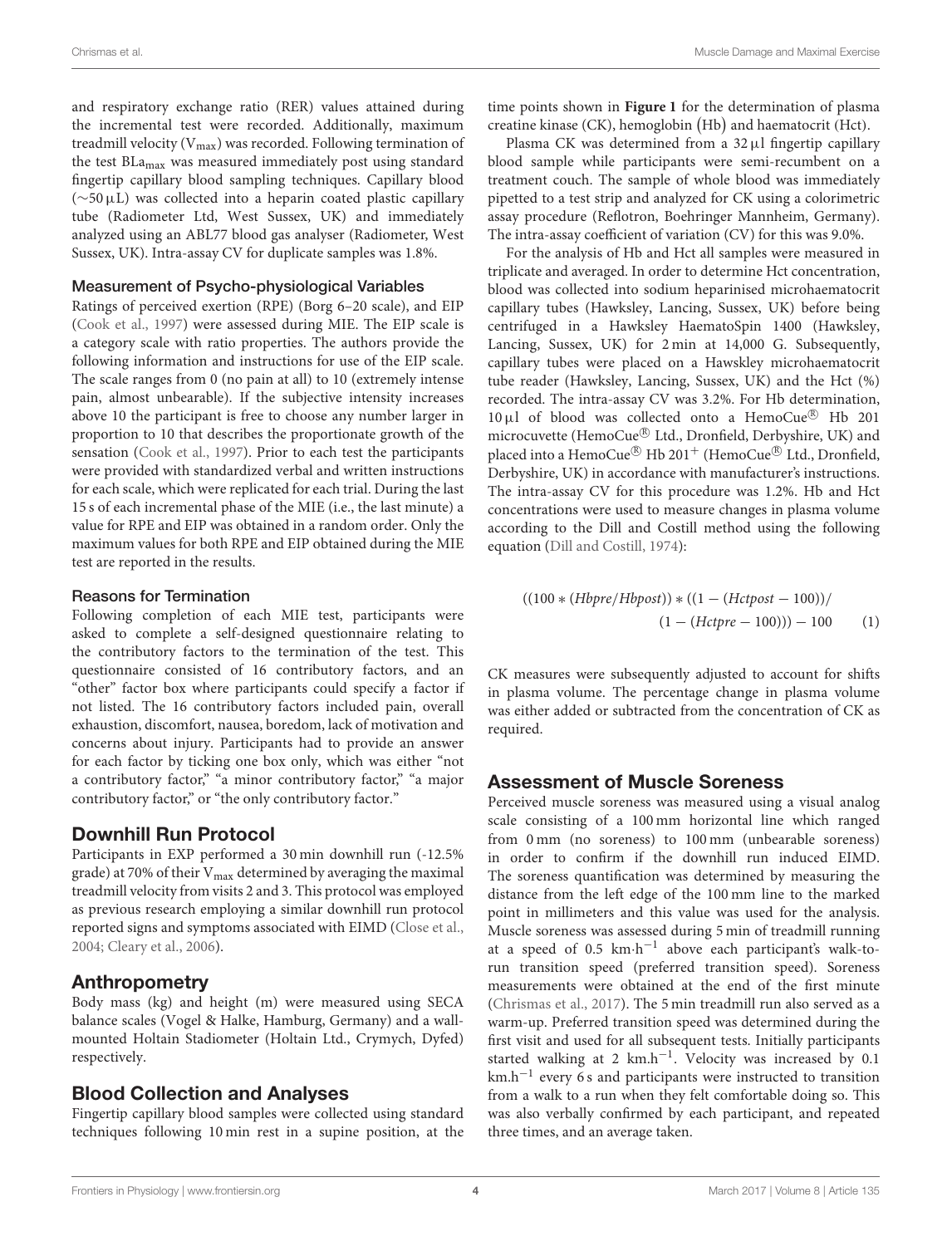## Maximum Voluntary Contraction

Bilateral MVC of the quadriceps was assessed using a Biodex isokinetic dynamometer (Biodex System 3, Biodex Medical Systems, Inc., Shirley, NY). Previous research has demonstrated that maximum voluntary peak torque is highly reproducible (TE  $\leq$  6.1%, ICC  $\geq$  0.85) in physical active individuals using a Biodex System 3 [\(Almosnino et al., 2011\)](#page-8-5). Participants were seated comfortably on the adjustable chair of the dynamometer with hip flexion at 85°. The chair position was modified until the lateral femoral condyle was aligned with the axis of rotation of the dynamometer. Seat length and height were recorded for each participant and replicated during subsequent testing. Restraining straps were fixed across the chest, pelvis, and thigh of the exercising leg to prevent any extraneous movement. The exercising leg was secured to the dynamometer arm by attaching the ankle cuff proximal to the lateral malleolus. Range of motion and gravity corrections for limb mass were performed before each assessment. Participants always performed three MVC separated by a 3 min rest, in an attempt to reduce the effects of fatigue [\(Newman et al., 2003\)](#page-9-21). Testing of the right leg always preceded that of the left leg. Participants were instructed to keep their hands crossed in front of their chest during each contraction. Bilateral isometric MVC of the knee extensors was assessed at an angle of 70° in accordance with previously published research [\(Christou et al., 2002;](#page-9-22) [Howatson and Milak, 2009\)](#page-9-23). Each MVC lasted for 5–6 s. The peak of the three MVCs was used for analysis, determined from the highest point of the peak torque curve.

During each isometric MVC VA was measured using electrical stimulation. Twitches were evoked using a percutaneous neuromuscular electrical stimulator (Digitimer model DS7AH, Welwyn Garden City, UK) applied to the quadriceps muscles via two ( $8 \times 10$  cm) carbon rubber moistened surface electrodes (Platimum 895340, PALS, Axelgaard, CA, USA) positioned proximally over the vastus lateralis, and distally over the vastus medialis. This method of electrical stimulation was chosen as it has been suggested that percutaneous electrical stimulation (single or paired) provides a similar force to nerve stimulation in either the fatigued or non-fatigued quadriceps muscle (Verges et al., [2009\)](#page-10-3). A permanent pen was used to outline the position of each electrode, so as to minimize variability in electrode placement between repeated testing. Electrodes were secured in place by Velcro. Initially, maximal current intensity was determined by stimulating the quadriceps with an electrical impulse  $(200 \,\mu s, 400 \,\text{V})$  of increasing current steps of 50 mA, until a plateau in torque was observed. The current was further increased by 50 mA to ensure maximal activation. During each MVC a superimposed twitch was evoked once the participant had reached maximum torque and a plateau was observed. The resting twitch was imposed approximately 3 s after the contraction. Muscle activation was calculated using the interpolated twitch technique (ITT) from the superimposed and resting twitch using the following equation: ITT  $(\%) = [1$ size of interpolated twitch/size of resting twitch]  $\times$ 100. The ITT was chosen over the central activation ratio, as previous findings reported that the central activation ratio overestimates VA and is not sensitive enough to detect minor fluctuations in voluntary force [\(Morton et al., 2005\)](#page-9-24).

## Statistical Analyses

The number of participants required for this study was determined a priori with an alpha level of 0.05 using a 2 tailed ttest for the main outcome measures of TTE and muscle soreness using Power Analysis and Sample Size Software (PASS) version 13.0 (NCSS, LLC, Utah, USA). Group sample sizes of 10 for the control group, and 40 for the experimental group, achieved 99 and 94% power to detect minimum worthwhile effects of 30 s (TTE) and 15 mm (muscle soreness) respectively. Analyses were completed using the statistical software package IBM SPSS Statistics version 19.0 (SPSS Inc, Chicago, IL, USA) and graphs created using SigmaPlot version 12.3 (Systat Software Inc, CA, USA). For descriptive purposes the mean and standard deviation have been used to report the central tendency and dispersion of the observed data where normally distributed, and the median and range were used where not normally distributed.

Data obtained in visit 2 (pre 1) and visit 3 (pre 2) were used for reproducibility analyses. Combinations of statistical methods were chosen in order to compare reproducibility between different measures and different studies. First systematic bias was tested using two-tailed dependent t-tests. Absolute measurement error was determined using repeated measures CV. The CV (expressed as a percentage) was calculated by dividing the standard deviation of the differences by the square root of two and dividing the answer by the grand mean [\(Hopkins,](#page-9-25) [2000\)](#page-9-25). Relative reliability was determined using a two-way random model intraclass correlation coefficient (ICC), which is a measure of the ratio of between-subject variance to withinsubject variance.

Only the data obtained from visit 3 (pre 2) visit 4 (intervention), visit  $5(24h \text{ post})$  and visit  $6(48h \text{ post})$  were used for subsequent experimental analyses. Independent t-tests were used to check there were no significant differences in visit 3 (pre 2) between the control group and experimental group. Linear mixed models were chosen to determine if there were any differences in the dependent variables between CON and EXP across trials. This type of analysis was preferred as it allows for missing data and can specify different covariate structures for repeated measures data. First fixed and random factors for the linear mixed model were fit for each dependent variable and the main effects for trial, group and the interaction effect (trial x group) were analyzed by plotting the mean values. The most appropriate model was chosen using the likelihood ratio test. This method uses the  $\chi^2$  critical test statistic to decide which model is the best fit based on the change in the −2 restricted log likelihood of two nested models. Second, normality and homogeneity of variance of the residuals were checked using quantile-quantile plots and scatter plots respectively, and deemed plausible in each instance. Pearson's r was used to examine the relationship of TTE during visit 6 (48 h post) with EIP, soreness, VA, and MVC during visit 5 (24 h post) and visit 6 (48 h post). Chi square analysis was used to investigate the association between group (EXP and CON) and termination of the MIE due to "pain" during visit 6 (48 h post). Data were analyzed separately by sex to investigate whether there were any significant differences between males and females. However, as there were no significant differences between males and females ( $p \ge 0.23$ ) the data set was collapsed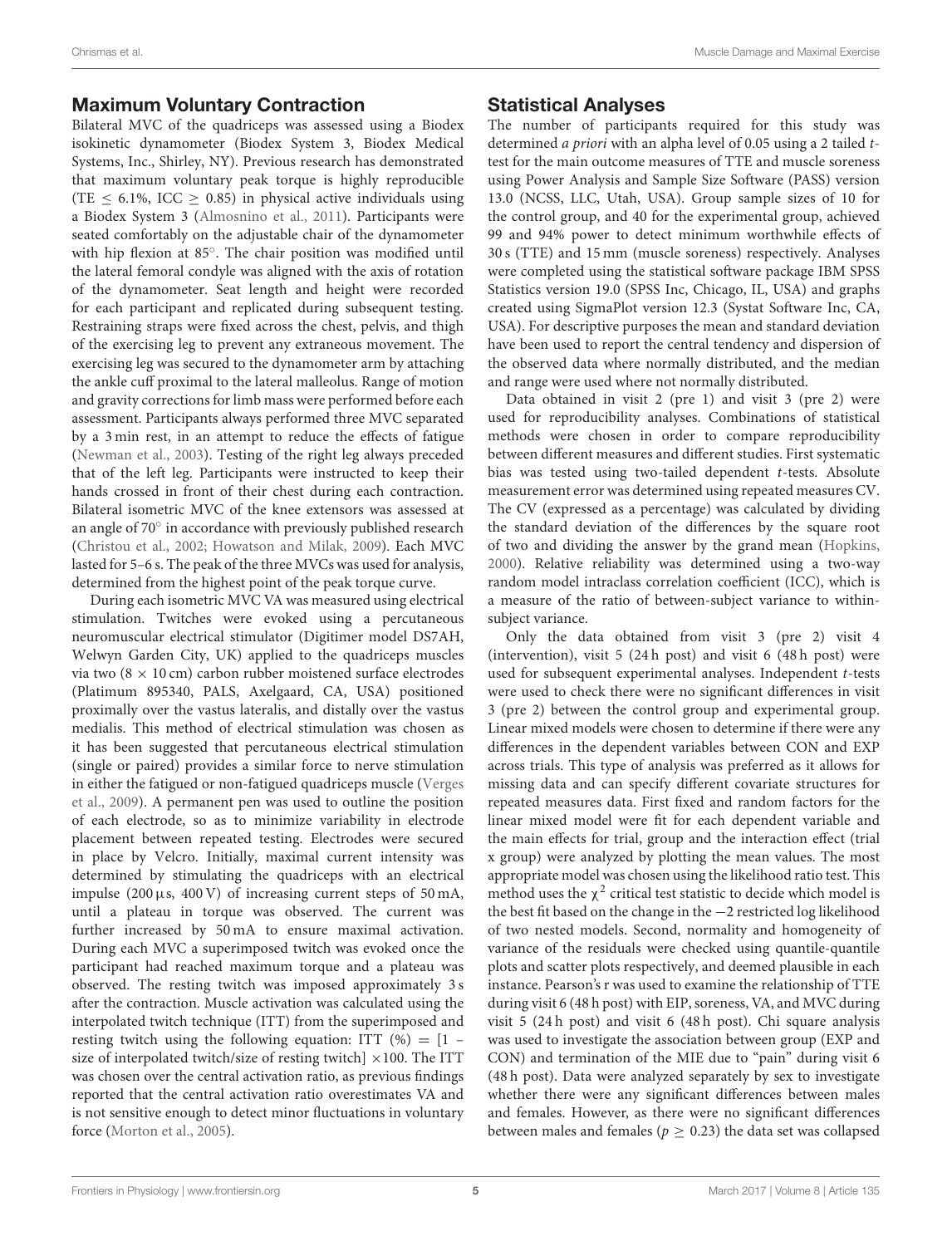for the final analyses. Additionally, age was entered into the model as a covariate, but as this did not make any significant difference it was removed for the final analyses to increase statistical power, and satisfy the principal of parsimony. One participants data for RPE was removed from analysis as it was unusually low throughout all trials (10, 11). However, it was clear from this participants physiological data (e.g.,  $\text{VO}_2$ ,  $\text{VCO}_2$ ,  $\text{V}_\text{E}$ etc.) that a maximal effort was provided. Nevertheless, despite familiarization, this participant was clearly unable to convey their true perception of effort, and subsequently their RPE data has been omitted. The two-tailed alpha level for significance testing was set as  $p \leq 0.05$ .

# RESULTS

## **Reproducibility**

The mean responses to the indirect markers of EIMD and MIE completed during visit 2 (pre 1) and visit 3 (pre 2) are shown in [Table 1](#page-5-0). Dependent *t*-tests indicated there was no systematic bias  $(p = 0.05)$  between trials for any of the variables (**[Table 1](#page-5-0)**).

The CV, and ICC for the indirect markers of EIMD and MIE are reported in **[Table 2](#page-6-0)**. Reproducibility of the measurements employed in the present study is shown for quality assurance purposes only.

## Maximal Incremental Exercise Test Results

There were no significant differences ( $p \ge 0.32$ ) between visit 3 (pre 2) and visit 6 (48 h post) for any of the measures obtained during MIE for CON (**[Table 3](#page-7-0)**).

In EXP there was a significant group x trial interaction effect  $(F = 7.9, p = 0.007)$  for TTE. *Post-hoc* comparisons revealed a mean decrease of 34 s (3%), from pre 2 to 48 h post ( $p < 0.001$ ). Furthermore, there was a significant group x trial interaction effect for BLa<sub>max</sub> ( $F = 5.0$ ,  $p = 0.03$ ), and HR<sub>max</sub> ( $F = 3.8$ ,  $p = 0.04$ ). Post-hoc comparisons revealed a mean decrease of 0.9 mmol/L (9%) for BLa<sub>max</sub> ( $p < 0.001$ ), and 5 b.min<sup>-1</sup> (3%) for  $HR_{max}$  ( $p < 0.001$ ) from pre 2 to 48 h post (**[Table 3](#page-7-0)**). In addition there was a significant group x trial interaction effect ( $F = 13.3$ ,  $p = 0.001$ ) for perceived pain. Post-hoc comparisons revealed a mean increase of 100%, from pre 2 to 48 h post ( $p < 0.001$ ). No statistically significant differences ( $p = 0.08$ ) between pre 2 to 48 h post were observed in the experimental group for any of the other measures obtained (**[Table 3](#page-7-0)**).

# Indirect Markers of Exercise Induced Muscle Damage

In EXP there was a significant group x trial interaction effect  $(F = 4.5, p < 0.01)$  for CK. Post-hoc comparisons  $(p < 0.001)$ revealed a mean increase of 111.0 IU/L (96%) from pre 2 to 48 h post (**[Table 3](#page-7-0)**). Additionally, there was a significant group x trial interaction effect ( $F = 34.8$ ,  $p < 0.001$ ) for muscle soreness. Post-hoc comparisons ( $p < 0.001$ ) demonstrated a mean increase of 51 mm from pre 2 to 48 h post (**[Table 3](#page-7-0)**). Furthermore, there was a significant group x trial interaction effect for MVC in the dominant leg ( $F = 9.5$ ,  $p < 0.001$ ), and non-dominant leg  $(F = 7.5, p = 0.001)$ . Post-hoc comparisons revealed a mean decrease of 12.2 N.m (8%) in the dominant leg ( $p < 0.001$ ), and 11.6 N.m (8%) in the non-dominant leg ( $p < 0.001$ ) from

<span id="page-5-0"></span>TABLE 1 | Values obtained during visit 2 (pre 1) and visit 3 (pre 2) for the indirect markers of EIMD tests and the MIE tests completed for CON and EXP  $(n = 50)$  combined. Values are reported as mean (SD).

| <b>Measure</b>                    | Visit 2 |                |               | Visit 3 |              |               | Visit 2-Visit 3 differences |               |       |         |
|-----------------------------------|---------|----------------|---------------|---------|--------------|---------------|-----------------------------|---------------|-------|---------|
|                                   | Mean    | SD             | Range         | Mean    | SD           | Range         | Mean diff                   | 95% CI        | $S_d$ | p-value |
| $EIP_{\text{max}}$                | 1.8     | 1.2            | $0 - 4$       | 2.0     | 1.2          | $0 - 4$       | 0.2                         | $-0.02, 0.4$  | 0.6   | 0.07    |
| $TTE$ (s)                         | 998     | 86             | 798-1210      | 1000    | 92           | 784-1229      | $\mathbf{2}$                | $-2.5, 5.4$   | 14.0  | 0.48    |
| Soreness (mm)                     | 11      | 12             | $0 - 38$      | 10      | 11           | $0 - 34$      | $-1$                        | $-2.6, 0.9$   | 6.0   | 0.35    |
| CK (IU/L)                         | 109.8   | 40.4           | 42.6-283.0    | 108.7   | 42.7         | 41.3-210.0    | $-1.0$                      | $-7.9, 10.0$  | 31.6  | 0.82    |
| MVC dom (N.m)                     | 158.9   | 49.5           | 72.6-254.7    | 155.1   | 47.3         | 62.8-253.0    | $-3.7$                      | $-9.3, 1.9$   | 18.2  | 0.19    |
| MVC non-dom (N.m)                 | 148.7   | 46.3           | 64.5-226.6    | 147.4   | 46.0         | 58.4-226.9    | $-1.3$                      | $-6.8, 4.1$   | 17.8  | 0.62    |
| VA dom $(\%)$                     | 83      | 10             | 67-97         | 86      | 8            | 68-96         | 3                           | $-0.3, 5.4$   | 9.2   | 0.07    |
| VA non-dom (%)                    | 83      | 11             | 66-97         | 84      | 9            | 63-96         |                             | $-1.8, 4.3$   | 10.0  | 0.42    |
| $VO2max$ (L·min <sup>-1</sup> )   | 3.09    | 0.71           | 1.76-4.21     | 3.13    | 0.72         | 1.78-4.20     | 0.04                        | $-0.04, 0.1$  | 0.24  | 0.30    |
| $VCO2max$ (L min <sup>-1</sup> )  | 3.60    | 0.87           | $2.02 - 4.85$ | 3.64    | 0.82         | 1.53-5.33     | 0.04                        | $-0.06, 0.15$ | 0.3   | 0.43    |
| $V_{Emax}$ (L·min <sup>-1</sup> ) | 112     | 27             | $61 - 165$    | 113     | 25           | 64-157        | $\circ$                     | $-2.5, 3.1$   | 9.0   | 0.85    |
| $VT$ (km $\cdot h^{-1}$ )         | 11.1    | 1.5            | $7.3 - 14.3$  | 11.2    | 1.6          | $7.0 - 14.5$  | 0.1                         | $-0.1, 0.4$   | 0.86  | 0.32    |
| $HR_{max}$ (b·min <sup>-1</sup> ) | 196     | $\hbox{9}$     | 176-218       | 195     | 9            | 171-216       | $-1$                        | $-1.5, 0.3$   | 3.0   | 0.21    |
| BLa <sub>max</sub> (mmol/L)       | 11.4    | 2.8            | $5.5 - 16.0$  | 11.3    | 2.9          | $5.5 - 16.0$  | $-0.1$                      | $-0.3, 0.2$   | 0.9   | 0.67    |
| RER <sub>max</sub>                | 1.17    | 0.07           | $1.01 - 1.34$ | 1.17    | 0.06         | $1.01 - 1.31$ | 0.01                        | $-0.02, 0.02$ | 0.1   | 0.94    |
| $RPE_{max}$                       | 19      | $\overline{2}$ | $17 - 20$     | 19      | $\mathbf{2}$ | $17 - 20$     | $\circ$                     | $-0.2, 0.2$   | 0.5   | 0.89    |

Any discrepancies between the mean diff and means is due to rounding error; EIMD, exercise induced muscle damage; MIE, maximal incremental exercise; CON, control; EXP, experimental; SD, between subject standard deviation; mean diff, mean difference; 95% CI, lower and upper bounds of the 95% confidence interval for the mean difference; Sd, within-subject standard deviation; CK, creatine kinase; MVC, maximum voluntary contraction; dom, dominant; non-dominant; VA, voluntary activation; VO<sub>2max</sub>, maximum oxygen consumption; TTE, time to exhaustion (total test duration inclusive of 5 min warm-up); VCO<sub>2max</sub>, maximum velocity of carbon dioxide; V<sub>Emax</sub>, maximum ventilation; VT, ventilatory threshold; HR<sub>max</sub>, maximum heart rate; RER<sub>max</sub>, maximum respiratory exchange ratio; BLa<sub>max</sub>, maximum blood lactate concentration; RPE, maximum rating of perceived exertion (i.e., at exhaustion), EIP, exercise induced pain.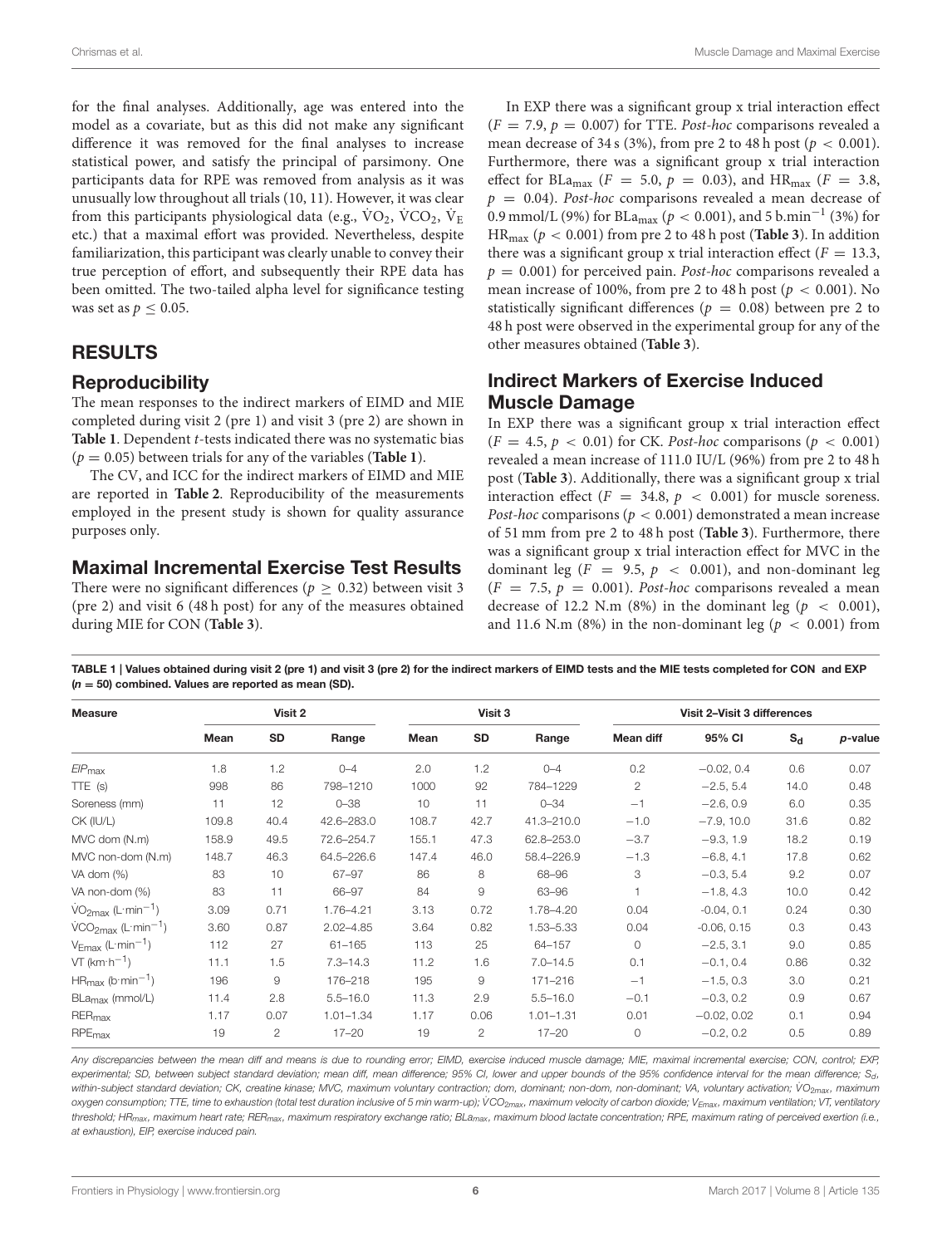<span id="page-6-0"></span>TABLE 2 | Reproducibility statistics for the indirect markers of EIMD and the MIE outcomes ( $n = 50$ ).

| <b>Measure</b>                                    | CV(%) | <b>ICC</b> |  |
|---------------------------------------------------|-------|------------|--|
| $EIP_{\text{max}}$                                | 23.3  | 0.82       |  |
| TTE (s)                                           | 1.9   | 0.98       |  |
| Soreness (mm)                                     | 8.0   | 0.89       |  |
| CK (IU/L)                                         | 20.0  | 0.90       |  |
| MVC dom (N.m)                                     | 8.2   | 0.93       |  |
| MVC non-dom (N.m)                                 | 8.5   | 0.93       |  |
| VA dom (%)                                        | 7.7   | 0.79       |  |
| VA non-dom (%)                                    | 8.5   | 0.82       |  |
| $\text{VO}_{2\text{max}}$ (L·min <sup>-1</sup> )  | 5.5   | 0.94       |  |
| $\text{VCO}_{2\text{max}}$ (L·min <sup>-1</sup> ) | 6.2   | 0.93       |  |
| $V_{Fmax}$ (L·min <sup>-1</sup> )                 | 5.4   | 0.95       |  |
| $VT$ (km $\cdot h^{-1}$ )                         | 3.8   | 0.85       |  |
| $HR_{\text{max}}$ (b·min <sup>-1</sup> )          | 1.1   | 0.94       |  |
| BLa <sub>max</sub> (mmol/L)                       | 5.6   | 0.95       |  |
| RER <sub>max</sub>                                | 3.6   | 0.78       |  |
| RPE <sub>max</sub>                                | 4.9   | 0.88       |  |

EIMD, exercise induced muscle damage; MIE, maximal incremental exercise; CV, coefficient of variation for repeated measures; ICC, intraclass correlation coefficient (twoway random model for a single rater); range  $ICC$ 's = 0.78-0.98. See footnotes of **[Table 1](#page-5-0)** for definitions of the other abbreviations not listed.

pre 2 to 48 h post (**[Table 3](#page-7-0)**). There was a significant group x trial interaction effect for VA in the dominant leg ( $F = 3.9$ ,  $p = 0.02$ ), and non-dominant leg ( $F = 4.8$ ,  $p = 0.03$ ). Post-hoc comparisons revealed a mean decrease of 8% in the dominant leg ( $p < 0.001$ ), and 6% in the non-dominant leg ( $p < 0.001$ ) from pre 2 to 48 h post (**[Table 3](#page-7-0)**). There were no significant differences between any trials ( $p = 0.51$ ) for any of the markers of EIMD in CON (**[Table 3](#page-7-0)**).

## Pearson's r

There was a significant relationship between EIP, MVC, and VA with TTE during visit 6 (48 h post) ( $p = 0.05$ ) please see **[Table 4](#page-7-1)**.

## Chi Square

There was a significant association between group (EXP, CON) and the contribution of "pain" to termination of the MIE during visit 6 (48 h post) ( $\chi^2$  = 14.7,  $p = 0.002$ ). In the CON group 60% of the participants said pain was "not a contributory factor" to them terminating the test, 30% reported pain as "a minor contributory factor," 10% "a major contributory factor," and 0% "the only contributory factor" to them terminating the MIE test. In the EXP group 13% reported that pain was "not a contributory factor," 13% reported pain as "a minor contributory factor," 72% "a major contributory factor," and 3% reported pain as "the only contributory factor" to them terminating the MIE test.

## **DISCUSSION**

The main aims of the present study were to (i) examine the effects of EIMD and muscle soreness on EIP and perception of effort during subsequent treadmill based MIE, (ii) explore

the relationship between EIP, muscle soreness, EIMD and test duration in the MIE test, (iii) examine the effect of EIMD and muscle soreness on the physiological variables derived from treadmill MIE. The main findings in the present study were that a 30 min downhill run increased maximum EIP during MIE, and decreased TTE despite no change in  $\rm \dot{VO}_{2max}$  and RPE. Additionally, there was a significant association between EIP, MVC, and VA, with TTE during visit 6 (48 h post) ( $p \leq$ 0.05) please see **[Table 4](#page-7-1)**. Furthermore, there was a significant reduction in physiological variables obtained from the MIE test following the downhill run (e.g., decreased  $HR_{max}$ ). The significant (100%) increase in maximum EIP 48 h post, despite no change in  $\rm VO_{2max}$  and RPE with concomitant decreases in TTE,  $BLa_{max}$  and  $HR_{max}$  following the downhill run suggests a "mismatch" between perceived effort and actual metabolic cost, resulting in the individual terminating the MIE test prematurely (**[Table 3](#page-7-0)**).

TTE decreased on average by 34 s, 48 h post in EXP only, congruent with reports of a decrease in TTE during exercise to exhaustion [\(Davies et al., 2008,](#page-9-26) [2009,](#page-9-27) [2011;](#page-9-8) Doncaster and Twist, [2012;](#page-9-28) [Chrismas et al., 2017\)](#page-9-20), and distance covered during time-trials [\(Marcora and Bosio, 2007;](#page-9-29) [Burt and Twist, 2011\)](#page-9-30), following muscle damaging exercise. The test durations observed in the present study (**[Tables 1,](#page-5-0) [3](#page-7-0)**) are considered valid for the determination of  $\text{VO}_{2\text{max}}$  testing [\(Midgley et al., 2008\)](#page-9-17). The mechanisms underpinning the decrement in  $BLa_{max}$  are currently ambiguous within the literature; with reports of a decrease [\(Le Gallais et al., 1999\)](#page-9-31), increase [\(Gleeson et al., 1998\)](#page-9-32) and no change [\(Davies et al., 2011\)](#page-9-8) during cycle ergometry based MIE under the presence of EIMD. The decrease in BLa<sub>max</sub> observed in the present study may be due to preferential damage of type II (glycolitic) fibers during the downhill run, and therefore, a greater reliance on type I fibers 48 h post. However, it may also be due to a reduction in TTE as shown previously in treadmill based MIE. Similarly, the effects of muscle damaging exercise on HR<sub>max</sub> during cycle ergometry (Le Gallais et al., [1999;](#page-9-31) [Davies et al., 2011\)](#page-9-8) and treadmill (Chrismas et al., [2017\)](#page-9-20) based MIE are equally as inconsistent. Heart rate typically plateaus toward the end of MIE and HR<sub>max</sub> may be achieved well before an individual terminates the test, which may help explain this finding. A higher  $\rm VO_{2max}$  is typically observed in running compared to cycling due to the larger amount of muscle mass used, although this can be dependent on the characteristics of the population tested [\(Millet et al., 2009\)](#page-9-12). However higher BLamax may be expected following a cycling based MIE test due to the differences in energy metabolism between these two modalities [\(Millet et al., 2009\)](#page-9-12). Furthermore HRmax has been reported to be approximately 5% higher in treadmill MIE tests compared to cycling MIE tests [\(Millet et al.,](#page-9-12) [2009\)](#page-9-12). Moreover, these differences between cycling and running, are also dependent on various confounding factors such as population demographics, laboratory environment, and protocol used, which makes the comparison between studies problematic. Nevertheless, as BLamax and HRmax are commonly used as secondary criteria to establish if an individual has provided a maximal effort, if exercise tolerance following EIMD effects the "normal" BLa<sub>max</sub> and HR<sub>max</sub> response, verification of whether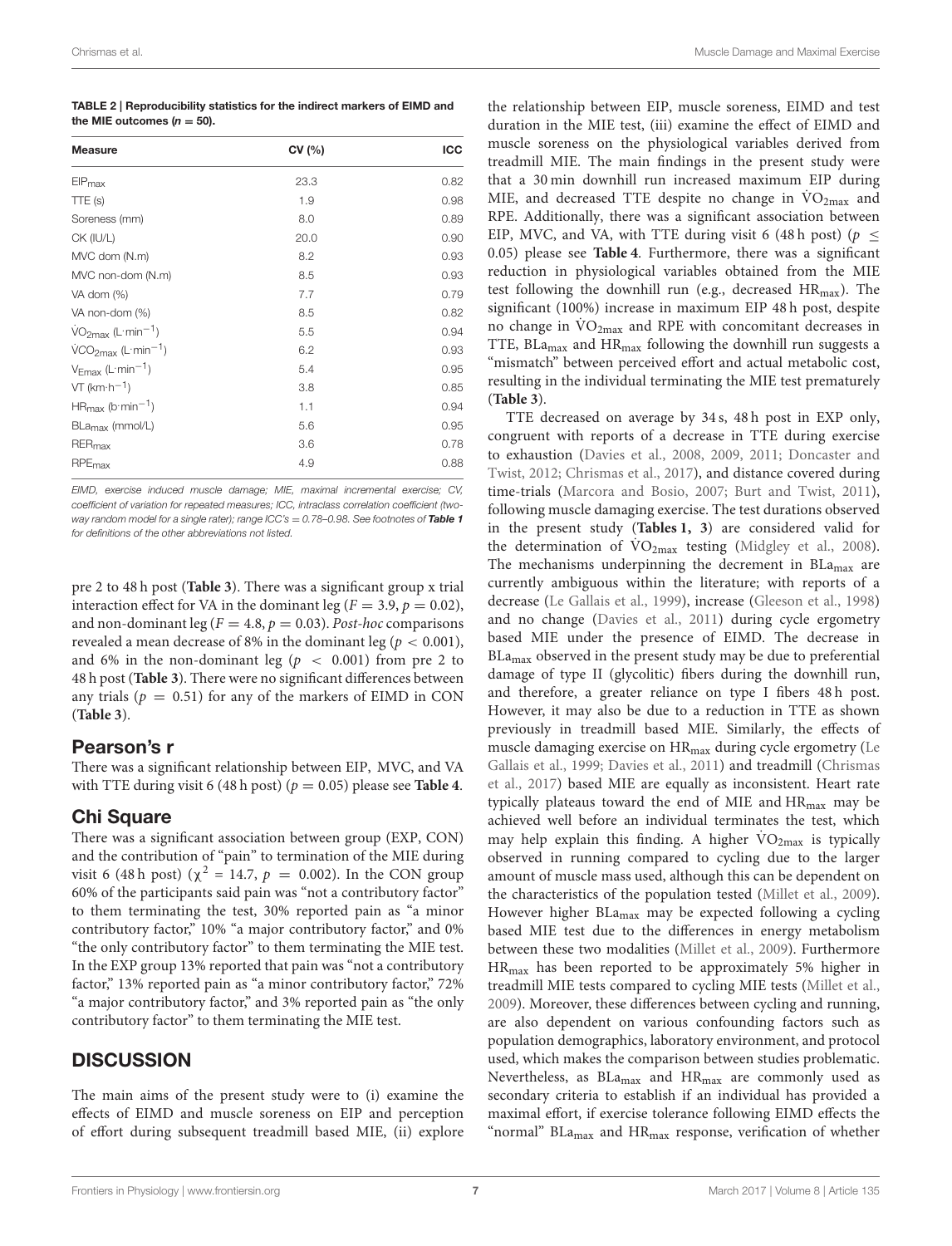| <b>Measure</b>                           |            |             | CON $(n = 10)$ |               | $EXP (n = 40)$ |                         |              |                |  |
|------------------------------------------|------------|-------------|----------------|---------------|----------------|-------------------------|--------------|----------------|--|
|                                          | Visit 3    | Visit 6     | Mean diff      | 95% CI        | Visit 3        | Visit 6                 | Mean diff    | 95% CI         |  |
| $EIP_{\text{max}}$ [median, (min – max)] | $2(0-3)$   | $1(0-3)$    | $\circ$        | $-1.3, 0.8$   | $2(0-4)$       | 4 $(0-7)^{a+b}$         | $\mathbf{2}$ | 1.4, 2.5       |  |
| TTE(s)                                   | 997 (90)   | 1003 (83)   | 6              | $-18.4, 31.4$ | 997 (94)       | 964 (98) <sup>a+b</sup> | $-34$        | $-45.2, -19.7$ |  |
| Soreness (mm)                            | 8(5)       | 11(14)      | 3              | $-18, 10$     | 11(12)         | 62 $(21)^{a+b}$         | 51           | 44, 58         |  |
| CK (IU/L)                                | 112 (44)   | 116 (109)   | 4              | $-132, 142$   | 116 (80)       | $227 (131)^{a+b}$       | 111          | 42, 179        |  |
| MVC dom (N.m)                            | 158 (68)   | 157 (60)    | $-1$           | $-9, 11$      | 156 (42)       | 142 $(49)^{a+b}$        | $-14$        | $-19, -9$      |  |
| MVC non-dom (N.m)                        | 153 (62)   | 145 (59)    | $-8$           | $-19, 3$      | 145 (42)       | 131 $(44)^{a+b}$        | $-14$        | $-19, -8$      |  |
| VA dom (%)                               | 85(9)      | 86(8)       |                | $-8, 5$       | 86(8)          | 81 $(13)^{a+b}$         | $-5$         | $-8, -2$       |  |
| VA non-dom (%)                           | 88(7)      | 86(8)       | $-2$           | $-6, 8$       | 83 (9)         | 78 (11) <sup>a+b</sup>  | $-5$         | $-9, -2$       |  |
| $VO2max$ (L·min <sup>-1</sup> )          | 3.20(0.84) | 3.07(0.77)  | $-0.13$        | $-0.41, 0.16$ | 3.08(0.74)     | 3.00(0.77)              | $-0.09$      | $-0.21, 0.04$  |  |
| $VCO2max$ (L·min <sup>-1</sup> )         | 3.73(0.98) | 3.82(0.98)  | 0.09           | $-0.31, 0.48$ | 3.53(0.57)     | 3.43(0.54)              | $-0.09$      | $-0.89, 0.10$  |  |
| $V_{\text{Emax}}$ (L:min <sup>-1</sup> ) | 120 (34)   | 118 (35)    | $-2$           | $-13.5, 8.4$  | 107(24)        | 108(25)                 | $\mathbf{1}$ | $-6.0, 4.7$    |  |
| $VT$ (km $\cdot h^{-1}$ )                | 11.1(1.0)  | 10.9(0.8)   | $-0.2$         | $-2.2, 1.7$   | 11.2(1.7)      | 11.0(1.5)               | $-0.2$       | $-1.1, 0.7$    |  |
| $HR_{\text{max}}$ (b·min <sup>-1</sup> ) | 194(7)     | 194(7)      | $\circ$        | $-4.2, 4.7$   | 195 (9)        | 190 $(11)^{a+b}$        | $-5$         | $-6.8, -2.4$   |  |
| BLa <sub>max</sub> (mmol/L)              | 12.3(3.2)  | 12.2(3.5)   | $-0.1$         | $-1.5, 1.3$   | 10.5(2.9)      | 9.6 $(2.7)^{a+b}$       | $-0.9$       | $-1.6, -0.2$   |  |
| RER <sub>max</sub>                       | 1.17(0.06) | 1.21(0.07)  | 0.04           | $-0.01, 0.08$ | 1.16(0.07)     | 1.16(0.08)              | $\Omega$     | $-0.03, 0.02$  |  |
| $RPE_{max}$ [median, (min – max)]        | 19 (17-20) | $19(17-19)$ | 0              | $-0.3, 0.2$   | $19(17 - 20)$  | 19 (17-20)              | 0            | $-0.1, 0.3$    |  |

<span id="page-7-0"></span>TABLE 3 | Values obtained during visit 3 (pre 2) and visit 6 (48 h post) for the indirect markers of EIMD tests and the MIE tests completed for CON and EXP  $(n = 50)$ .

Values are reported as mean (SD) unless otherwise specified.

<sup>a+b</sup> significant interaction effect (group x trial). MIE, maximal incremental exercise; EIMD, exercise induced muscle damage; CON, control; EXP, experimental. See footnote of **[Table 1](#page-5-0)** for definitions of the abbreviations and lettering not listed.

<span id="page-7-1"></span>

| TABLE 4   Relationship between TTE, EIP, MVC, VA, and soreness during |
|-----------------------------------------------------------------------|
| visit 6 (48 h post) analyzed using Pearson's $r(n = 50)$ .            |

|      | <b>Soreness</b> | VA           | <b>MVC</b>   | EIP <sub>max</sub> |
|------|-----------------|--------------|--------------|--------------------|
| TTE. | $r = -0.16$ .   | $r = 0.32$ . | $r = 0.36$ . | $r = 0.29$ .       |
|      | $p = 0.26$      | $p = 0.04*$  | $p = 0.02^*$ | $p = 0.05^*$       |

See footnote of [Table 1](#page-5-0) for definitions of the abbreviations; \*statistically significant relationship.

they provided a maximal effort could indeed be compromised, which would affect the accuracy of the results.

A higher percentage of participants in the EXP group reported pain as a major contributory factor 48 h post compared to CON. The increase in maximum EIP and decrease in physiological measures (i.e.,  $BLa_{max}$  and  $HR_{max}$ ) during visit 6 (48 h post) arose without any change in RPE. Therefore, supporting the premise of a "mismatch" between perception of effort and actual metabolic cost following the downhill run. Once an individual has reached their tolerance for exercise [\(Ekkekakis et al., 2005\)](#page-9-33) they will disengage from the task [\(Gibson et al., 2003\)](#page-9-3). Previous research has suggested that EIP tolerance can predict cycling time trial performance [\(Astokorki and Mauger, 2016\)](#page-8-6). Participants who had a higher EIP tolerance were able to produce faster time trials, and those with lower levels of EIP tolerance had slower time trial performance, therefore, demonstrating the importance of EIP tolerance. Subsequently, following a bout of muscle damaging exercise it appears individuals reach their tolerance for exercise quicker than they would do without any signs and symptoms of EIMD, and therefore, terminate the test (34 s decrease in TTE 48 h post in EXP - **[Table 3](#page-7-0)**) prior to reaching their physiological maximum (determined in pre 1– **[Table 1](#page-5-0)**). In support of these findings there was a significant relationship between TTE, and maximum EIP during visit 6 (48 h post) ( $p =$ 0.05) suggesting that maximum EIP can account for 8% ( $R^2$ value for maximum EIP) of the variance in TTE respectively (**[Table 4](#page-7-1)**). The reasons for this premature termination of the test are likely due to the combination of noxious substance release (i.e., muscle soreness), and increased disruption to muscle fibers (i.e., impaired neuromuscular function). For the former, noxious substances released following the downhill run could subsequently stimulate group III/IV metabo-sensitive fibers, and provide afferent feedback to the motor cortex [\(Cheung et al.,](#page-9-34) [2003\)](#page-9-34), which in turn, may decrease central drive, and therefore, may be associated with decreased exercise duration (Amann et al., [2010\)](#page-8-3). Additionally, afferent feedback from these receptors may also increase the conscious awareness of "discomfort," in turn reducing the voluntary effort, ultimately resulting in an individual stopping the exercise [\(Hough, 1902\)](#page-9-35). However, afferent feedback was not estimated in the present study, and therefore, caution must be taken when extrapolating the findings in this study in terms of afferent involvement of metabo-sensitive fibers. Additionally, as shown in **[Table 2](#page-6-0)**, the CV for EIP is relatively [high \(23%\), suggesting low reproducibility \(](#page-8-7)Atkinson and Nevill, [1998\)](#page-8-7). However, the average difference in maximum EIP between EXP and CON during visit 6 (48 h post) was 75%, demonstrating that the average minimum worthwhile difference (i.e., 75%) is significantly greater than the CV (23%).

The significant decrease in both MVC and VA in EXP visit 6 (48 h post) supports the notion that damage to the muscle fibers may have impaired neuromuscular function (i.e., peripheral fatigue), and decreased central drive (i.e., central fatigue).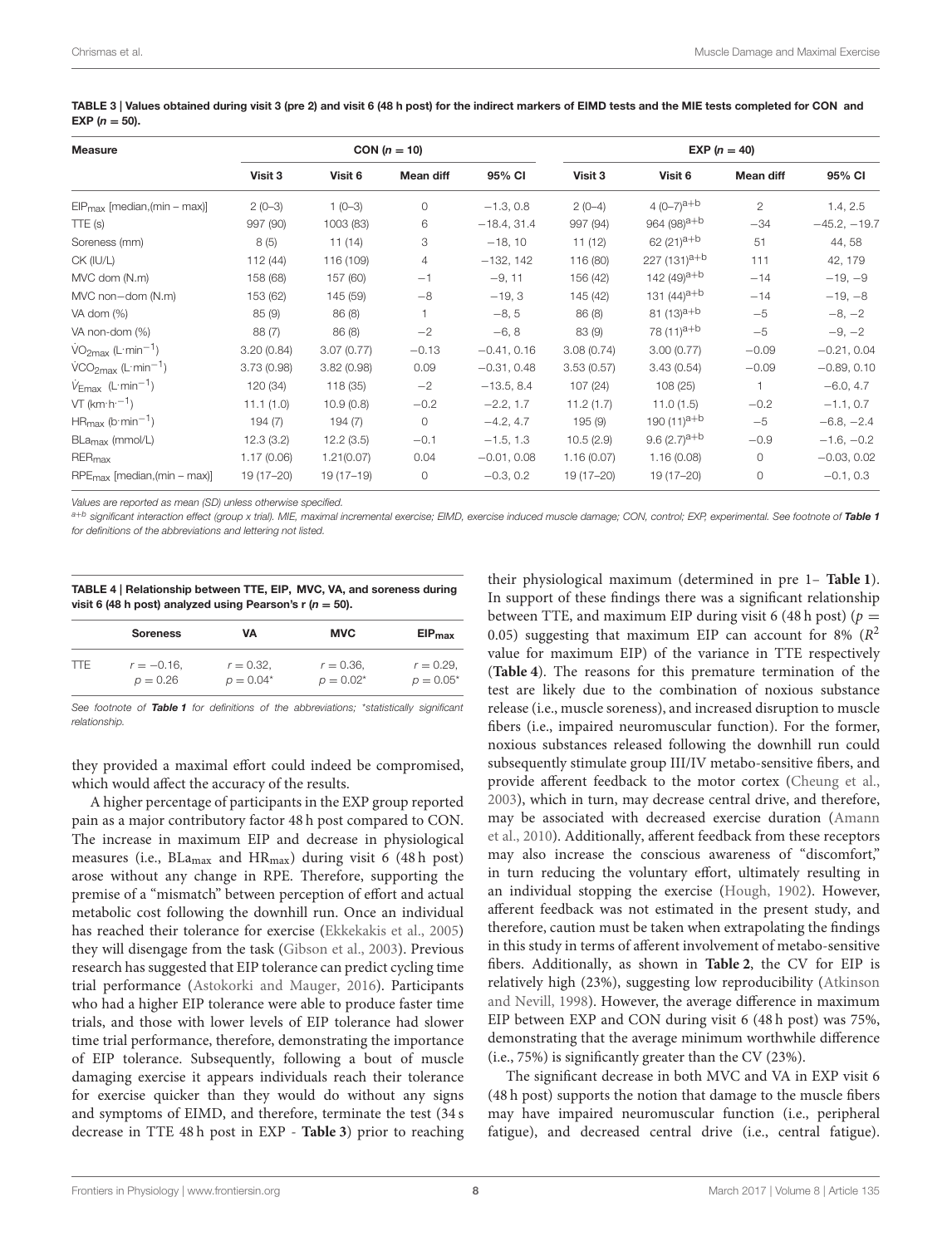Damage to the structural proteins within the muscle fibers (i.e., decreased MVC) has been shown to lead to the perception of pain [\(Miller et al., 2004\)](#page-9-36). Further indirect evidence for muscle fiber damage is supported by the significant increase in CK in the present study. CK does not typically leak out of undamaged cells [\(Lee and Clarkson, 2003\)](#page-9-37), and therefore, an increase is primarily interpreted as an increased permeability or breakdown of the muscle cell membrane [\(Fridén and Lieber, 2001\)](#page-9-38). Subsequently, increased CK efflux provides indirect evidence of ultrastructural damage from the downhill run [\(Allen et al., 1995\)](#page-8-8). However, as shown in **[Table 2](#page-6-0)**, the CV for CK is relatively high (20%), suggesting low reproducibility [\(Atkinson and Nevill, 1998\)](#page-8-7). Subsequently, this measurement should not be used in isolation to determine the magnitude of EIMD. Nevertheless, as long as the CV of the measurement tool is smaller than the minimum worthwhile difference, the measurement tool can be deemed appropriate. The decrease in VA suggests that either there was a reduction in the number of motor neurons recruited, and/or they were firing at a sub-optimal rate [\(Behrens et al., 2012\)](#page-8-9). The reduction in TTE was also significantly correlated with the decrease in both MVC and VA during visit 6 (48 h post) ( $p \leq 0.05$ ) supporting the premise that impaired neuromuscular function can account for 13% ( $R^2$  value for MVC), and 10% (R 2 value for VA) of the variance in TTE respectively (**[Table 4](#page-7-1)**). Ultrastructural damage to the muscle fibers as a consequence of the downhill run, may have increased muscle fiber recruitment in EXP during visit 6 (48 h post), in order to maintain the required exercise intensity [\(Eston et al., 2003\)](#page-9-39). However, the likely preferential damage to type II fibers, may have resulted in the capacity to utilize only type I fibers, which due to their distinct physiological characteristics could account for the significant reduction in both MVC and BLamax.

## **CONCLUSIONS**

The findings in the present study demonstrate that a bout of downhill running induces the signs and symptoms of EIMD (i.e., muscle soreness), significantly increasing maximum EIP during a subsequent MIE test. Both EIP and impaired neuromuscular function as a result of this EIMD are associated with premature task disengagement during MIE (i.e., reduced TTE) despite

## **REFERENCES**

- <span id="page-8-8"></span>Allen, G. M., Gandevia, S. C., and McKenzie, D. K. (1995). Reliability of measurements of muscle strength and voluntary activation using twitch interpolation. Muscle Nerve 18, 593–600. doi: [10.1002/mus.880180605](https://doi.org/10.1002/mus.880180605)
- <span id="page-8-5"></span>Almosnino, S., Stevenson, J. M., Bardana, D. D., Diaconescu, E. D., and Dvir, Z. (2011). Reproducibility of isokinetic knee eccentric and concentric strength indices in asymptomatic young adults. Phys. Therapy Sport 1, 156–162. doi: [10.1016/j.ptsp.2011.09.002](https://doi.org/10.1016/j.ptsp.2011.09.002)
- <span id="page-8-3"></span>Amann, M., Blain, G. M., Proctor, L. T., Sebranek, J. J., Pegelow, D. F., and Dempsey, J. A. (2010). Group III and IV muscle afferents contribute to ventilatory and cardiovascular response to rhythmic exercise in humans. J. Appl. Physiol. 109, 966–976. doi: [10.1152/japplphysiol.00462.2010](https://doi.org/10.1152/japplphysiol.00462.2010)
- <span id="page-8-6"></span>Astokorki, A. H., and Mauger, A. R. (2016). Tolerance of exercise-induced pain at a fixed rating of perceived exertion predicts time trial cycling performance. Scand. J. Med. Sci. Sports [27, 309–317 doi: 10.1111/sms.](https://doi.org/10.1111/sms.12659) 12659

no change in RPE. The exact mechanisms responsible for this mismatch between actual metabolic cost and perceived effort remain to be elucidated. It is presently not clear whether it is the release of noxious stimuli (i.e., EIP) and/or ultrastructural damage to muscle fibers that affect perception of effort. Future research should focus on revealing these mechanisms in order to understand the pain-perception nexus more clearly, and provide athletes and practitioners with appropriate pre-test procedures and recovery strategies to ensure MIE performance is not impaired. Based on the outcomes of the present study, it is suggested that  $>$  48 h is required to ensure that muscle-damaging exercise does not reduce MIE test performance. However, further research should investigate the exact time frame necessary for complete recovery from muscle damaging exercise.

Perception of effort and EIP are clearly key components of not only test termination during MIE, but also fixed and selfpaced exercise performance, and therefore, are an important area of concern for researchers, athletes and coaches. However, it is essential to consider that pain is a subjective emotion, and there may be large individual differences, particularly between athletes and non-athletes (i.e., those with prior experience), and the willingness to endure pain [\(Mauger, 2014\)](#page-9-11). As the participants in the present study were only recreationally active they may have less willingness to continue to exercise whilst enduring pain, and therefore, may have terminated the test prematurely. Whether this relationship still exists in athletes during MIE following EIMD, is currently unknown [\(Mauger,](#page-9-11) [2014\)](#page-9-11).

# AUTHOR CONTRIBUTIONS

All authors (BC, LT, JS, and AM) contributed to study conception, analysis and interpretation, drafting of the paper and final approval of the manuscript.

# ACKNOWLEDGMENTS

The authors would like to thank The University of Hull, Department of Sport, Health and Exercise Science for the opportunity to conduct this research, and the volunteers for their participation in this study.

- <span id="page-8-1"></span>Astorino, T. A. (2009). Alterations in  $VO<sub>2</sub>$  max and the  $VO<sub>2</sub>$  plateau with manipulation of sampling interval. Clin. Physiol. Funct. Imaging 29, 60–67. doi: [10.1111/j.1475-097X.2008.00835.x](https://doi.org/10.1111/j.1475-097X.2008.00835.x)
- <span id="page-8-7"></span>Atkinson, G., and Nevill, A. M. (1998). Statistical methods for assessing measurement error (reliability) in variables relevant to sports medicine. Sports Med. 26, 217–238. doi: [10.2165/00007256-199826040-00002](https://doi.org/10.2165/00007256-199826040-00002)
- <span id="page-8-0"></span>Bassett, D. R., and Howley, E. T. (2000). Limiting factors for maximum oxygen uptake and determinants of endurance performance. Med. Sci. Sports Exerc. 32, 70–84. doi: [10.1097/00005768-200001000-00012](https://doi.org/10.1097/00005768-200001000-00012)
- <span id="page-8-9"></span>Behrens, M., Mau-Moeller, A., and Bruhn, S. (2012). Effect of exercise-induced muscle damage on neuromuscular function of the quadriceps muscle. Int. J. Sports Med. 33, 600–606. doi: [10.1055/s-0032-1304642](https://doi.org/10.1055/s-0032-1304642)
- <span id="page-8-2"></span>Bentley, D. J., Newell, J., and Bishop, D. (2007). Incremental exercise test design and analysis - Implications for performance diagnostics in endurance athletes. Sports Med. 37, 575–586. doi: [10.2165/00007256-200737070-00002](https://doi.org/10.2165/00007256-200737070-00002)
- <span id="page-8-4"></span>Braun, W. A., and Dutto, D. J. (2003). The effects of a single bout of downhill running and ensuing delayed onset of muscle soreness on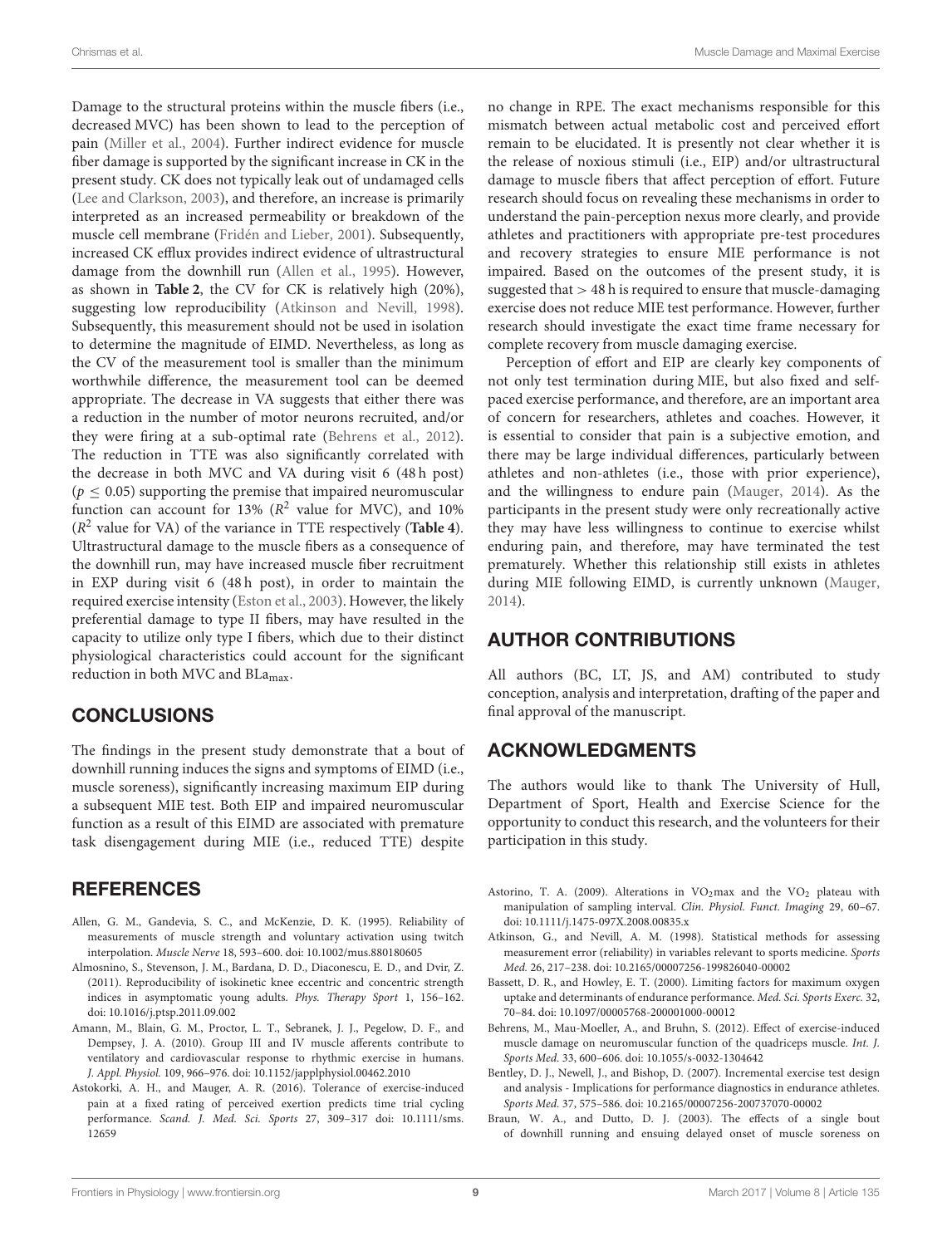running economy performed 48 h later. Eur. J. Appl. Physiol. 90, 29–34. doi: [10.1007/s00421-003-0857-8](https://doi.org/10.1007/s00421-003-0857-8)

- <span id="page-9-30"></span>Burt, D. G., and Twist, C. (2011). The effects of exercise-induced muscle damage on cycling time-trial performance. J. Strength Cond. Res. 25, 2185–2192. doi: [10.1519/JSC.0b013e3181e86148](https://doi.org/10.1519/JSC.0b013e3181e86148)
- <span id="page-9-34"></span>Cheung, K., Hume, P. A., and Maxwell, L. (2003). Delayed onset muscle soreness - Treatment strategies and performance factors. Sports Med. 33, 145-164. doi: [10.2165/00007256-200333020-00005](https://doi.org/10.2165/00007256-200333020-00005)
- <span id="page-9-20"></span>Chrismas, B. C. R., Taylor, L., Siegler, J. C., and Midgley, A. W. (2017). Muscledamaging exercise 48 h prior to a maximal incremental exercise treadmill test reduces time to exhaustion: is it time to reconsider our pretest procedures? Res. Sports Med. 25, 11–25. doi: [10.1080/15438627.2016.1258641](https://doi.org/10.1080/15438627.2016.1258641)
- <span id="page-9-22"></span>Christou, E. A., Grossman, M., and Carlton, L. G. (2002). Modeling variability of force during isometric contractions of the quadriceps femoris. J. Mot. Behav. 34, 67–81. doi: [10.1080/00222890209601932](https://doi.org/10.1080/00222890209601932)
- <span id="page-9-7"></span>Clarkson, P. M., and Hubal, M. J. (2002). Exercise-induced muscle damage in humans. Am. J. Phys. Med. Rehabil. 81, S52–S69. doi: [10.1097/01.phm.0000029772.45258.43](https://doi.org/10.1097/01.phm.0000029772.45258.43)
- <span id="page-9-14"></span>Cleary, M. A., Sitler, M. R., and Kendrick, Z. V. (2006). Dehydration and symptoms of delayed-onset muscle soreness in normothermic men. J. Athl. Train. 41, 36–45.
- <span id="page-9-13"></span>Close, G. L., Ashton, T., Cable, T., Doran, D., and MacLaren, D. P. M. (2004). Eccentric exercise, isokinetic muscle torque and delayed onset muscle soreness: the role of reactive oxygen species. Eur. J. Appl. Physiol. 91, 615–621. doi: [10.1007/s00421-003-1012-2](https://doi.org/10.1007/s00421-003-1012-2)
- <span id="page-9-18"></span>Cook, D. B., Oconnor, P. J., Eubanks, S. A., Smith, J. C., and Lee, M. (1997). Naturally occurring muscle pain during exercise: assessment and experimental evidence. Med. Sci. Sports Exerc. 29, 999–1012. doi: [10.1097/00005768-199708000-00004](https://doi.org/10.1097/00005768-199708000-00004)
- <span id="page-9-26"></span>Davies, R. C., Eston, R. G., Poole, D. C., Rowlands, A. V., DiMenna, F., Wilkerson, D. P., et al. (2008). Effect of eccentric exercise-induced muscle damage on the dynamics of muscle oxygenation and pulmonary oxygen uptake. J. Appl. Physiol. 105, 1413–1421. doi: [10.1152/japplphysiol.90743.2008](https://doi.org/10.1152/japplphysiol.90743.2008)
- <span id="page-9-27"></span>Davies, R. C., Rowlands, A. V., and Eston, R. G. (2009). Effect of exerciseinduced muscle damage on ventilatory and perceived exertion responses to moderate and severe intensity cycle exercise. Eur. J. Appl. Physiol. 107, 11–19. doi: [10.1007/s00421-009-1094-6](https://doi.org/10.1007/s00421-009-1094-6)
- <span id="page-9-8"></span>Davies, R. C., Rowlands, A. V., Poole, D. C., Jones, A. M., and Eston, R. G. (2011). Eccentric exercise-induced muscle damage dissociates the lactate and gas exchange thresholds. J. Sports Sci. 29, 181–189. doi: [10.1080/02640414.2010.526626](https://doi.org/10.1080/02640414.2010.526626)
- <span id="page-9-19"></span>Dill, D. B., and Costill, D. L. (1974). Calculation of percentage changes in volumes of blood, plasma, and red-cells in dehydration. J. Appl. Physiol. 37, 247–248.
- <span id="page-9-28"></span>Doncaster, G. G., and Twist, C. (2012). Exercise-induced muscle damage from bench press exercise impairs arm cranking endurance performance. Eur. J. Appl. Physiol. 112, 4135–4142. doi: [10.1007/s00421-012-2404-y](https://doi.org/10.1007/s00421-012-2404-y)
- <span id="page-9-15"></span>Drust, B., Waterhouse, J., Atkinson, G., Edwards, B., and Reilly, T. (2005). Circadian rhythms in sports performance - An update. Chronobiol. Int. 22, 21–44. doi: [10.1081/cbi-200041039](https://doi.org/10.1081/cbi-200041039)
- <span id="page-9-33"></span>Ekkekakis, P., Hall, E. E., and Petruzzello, S. J. (2005). Some like it vigorous: Measuring individual differences in the preference for and tolerance of exercise intensity. J. Sport Exerc. Psychol. 27, 350–374. doi: [10.1123/jsep.27.3.350](https://doi.org/10.1123/jsep.27.3.350)
- <span id="page-9-10"></span>Ellingson, L. D., Koltyn, K. F., Kim, J. S., and Cook, D. B. (2014). Does exercise induce hypoalgesia through conditioned pain modulation? Psychophysiology 51, 267–276. doi: [10.1111/psyp.12168](https://doi.org/10.1111/psyp.12168)
- <span id="page-9-39"></span>Eston, R., Byrne, C., and Twist, C. (2003). Muscle function after exercise-induced muscle damage: considerations for athletic performance in children and adults. J. Exerc. Sci. Fitness 1, 85–96.
- <span id="page-9-9"></span>Eston, R. G., Lemmey, A. B., McHugh, P., Byrne, C., and Walsh, S. E. (2000). Effect of stride length on symptoms of exercise-induced muscle damage during a repeated bout of downhill running. Scand. J. Med. Sci. Sports 10, 199–204. doi: [10.1034/j.1600-0838.2000.010004199.x](https://doi.org/10.1034/j.1600-0838.2000.010004199.x)
- <span id="page-9-38"></span>Fridén, J., and Lieber, R. L. (2001). Eccentric exercise-induced injuries to contractile and cytoskeletal muscle fibre components. Acta Physiol. Scand. 171, 321–326. doi: [10.1046/j.1365-201x.2001.00834.x](https://doi.org/10.1046/j.1365-201x.2001.00834.x)
- <span id="page-9-3"></span>Gibson, A. S., Baden, D. A., Lambert, M. I., Lambert, E. V., Harley, Y. X. R., Hampson, D., et al. (2003). The conscious perception of the sensation

of fatigue. Sports Med. [33, 167–176. doi: 10.2165/00007256-200333030-](https://doi.org/10.2165/00007256-200333030-00001) 00001

- <span id="page-9-1"></span>Gibson, A. S., Lambert, M. I., Hawley, J. A., Broomhead, S. A., and Noakes, T. D. (1999). Measurement of maximal oxygen uptake from two different laboratory protocols in runners and squash players. Med. Sci. Sports Exerc. 31, 1226–1229. doi: [10.1097/00005768-199908000-00022](https://doi.org/10.1097/00005768-199908000-00022)
- <span id="page-9-32"></span>Gleeson, M., Blannin, A. K., Walsh, N. P., Field, C. N. E., and Pritchard, J. C. (1998). Effect of exercise-induced muscle damage on the blood lactate response to incremental exercise in humans. Eur. J. Appl. Physiol. Occup. Physiol. 77, 292–295. doi: [10.1007/s004210050336](https://doi.org/10.1007/s004210050336)
- <span id="page-9-25"></span>Hopkins, W. G. (2000). Measures of reliability in sports medicine and science. Sports Med. 30, 1–15. doi: [10.2165/00007256-200030010-00001](https://doi.org/10.2165/00007256-200030010-00001)
- <span id="page-9-35"></span>Hough, T. (1902). Ergographic studies in muscular soreness. Am. J. Physiol. 7, 76–92.
- <span id="page-9-23"></span>Howatson, G., and Milak, A. (2009). Exercise-induced muscle damage following a bout of sport specific repeated sprints. J. Strength Cond. Res. 23, 2419–2424. doi: [10.1519/JSC.0b013e3181bac52e](https://doi.org/10.1519/JSC.0b013e3181bac52e)
- <span id="page-9-0"></span>Ingle, L. (2008). Prognostic value and diagnostic potential of cardiopulmonary exercise testing in patients with chronic heart failure. Eur. J. Heart Fail. 10, 112–118. doi: [10.1016/j.ejheart.2007.12.011](https://doi.org/10.1016/j.ejheart.2007.12.011)
- <span id="page-9-16"></span>Jones, A. M., and Doust, J. H. (1996). A 1% treadmill grade most accurately reflects the energetic cost of outdoor running. J. Sports Sci. 14, 321–327. doi: [10.1080/02640419608727717](https://doi.org/10.1080/02640419608727717)
- <span id="page-9-37"></span>Lee, J. H., and Clarkson, P. M. (2003). Plasma creatine kinase activity and glutathione after eccentric exercise. Med. Sci. Sports Exerc. 35, 930–936. doi: [10.1249/01.mss.0000069553.47739.36](https://doi.org/10.1249/01.mss.0000069553.47739.36)
- <span id="page-9-31"></span>Le Gallais, D., Hayot, M., Hue, O., Wouassi, D., Boussana, A., Ramonatxo, M., et al. (1999). Metabolic and cardioventilatory responses during a graded exercise test before and 24 h after a triathlon. Eur. J. Appl. Physiol. Occup. Physiol. 79, 176–181. doi: [10.1007/s004210050492](https://doi.org/10.1007/s004210050492)
- <span id="page-9-29"></span>Marcora, S. M., and Bosio, A. (2007). Effect of exercise-induced muscle damage on endurance running performance in humans. Scand. J. Med. Sci. Sports 17, 662–671. doi: [10.1111/j.1600-0838.2006.00627.x](https://doi.org/10.1111/j.1600-0838.2006.00627.x)
- <span id="page-9-11"></span>Mauger, A. R. (2014). Factors affecting the regulation of pacing: current perspectives. Open Access J. Sports Med. [5, 209–214. doi: 10.2147/oajsm.](https://doi.org/10.2147/oajsm.s38599) s38599
- <span id="page-9-4"></span>McConnell, T. R. (1988). Practical considerations in the testing of  $VO<sub>2</sub>$ max in runners. Sports Med. [5, 57–68. doi: 10.2165/00007256-198805010-](https://doi.org/10.2165/00007256-198805010-00005) 00005
- <span id="page-9-5"></span>McHugh, M. P., Connolly, D. A. J., Eston, R. G., and Gleim, G. W. (2000). Electromyographic analysis of exercise resulting in symptoms of muscle damage. J. Sports Sci. [18, 163–172. doi: 10.1080/0264041003](https://doi.org/10.1080/026404100365063) 65063
- <span id="page-9-17"></span>Midgley, A. W., Bentley, D. J., Luttikholt, H., McNaughton, L. R., and Millet, G. P. (2008). Challenging a dogma of exercise physiology: does an incremental exercise test for valid VO<sub>2</sub>max determination really need to last between 8 and 12 minutes? Sports Med. 38, 441–447. doi: [10.2165/00007256-200838060-00001](https://doi.org/10.2165/00007256-200838060-00001)
- <span id="page-9-36"></span>Miller, S., Chinkes, D., MacLean, D. A., Gore, D., and Wolfe, R. R. (2004). In vivo muscle amino acid transport involves two distinct processes. Am. J. Physiol. Endocrinol. Metab. 287, E136–E141. doi: [10.1152/ajpendo.00092.2004](https://doi.org/10.1152/ajpendo.00092.2004)
- <span id="page-9-12"></span>Millet, G. P., Vleck, V. E., and Bentley, D. J. (2009). Physiological differences between cycling and running: lessons from triathletes. Sports Med. 39, 179–206. doi: [10.2165/00007256-200939030-00002](https://doi.org/10.2165/00007256-200939030-00002)
- <span id="page-9-2"></span>Moffatt, R. J., Chitwood, L. F., and Biggerstaff, K. D. (1994). The influence of verbal encouragement during assessment of maximal oxygen-uptake. J. Sports Med. Phys. Fitness 34, 45–49.
- <span id="page-9-24"></span>Morton, J. P., Atkinson, G., MacLaren, D. P. M., Cable, N. T., Gilbert, G., Broome, C., et al. (2005). Reliability of maximal muscle force and voluntary activation as markers of exercise-induced muscle damage. Eur. J. Appl. Physiol. 94, 541–548. doi: [10.1007/s00421-005-1373-9](https://doi.org/10.1007/s00421-005-1373-9)
- <span id="page-9-21"></span>Newman, S. A., Jones, G., and Newham, D. J. (2003). Quadriceps voluntary activation at different joint angles measured by two stimulation techniques. Eur. J. Appl. Physiol. 89, 496–499. doi: [10.1007/s00421-003-0836-0](https://doi.org/10.1007/s00421-003-0836-0)
- <span id="page-9-6"></span>Proske, U., and Morgan, D. L. (2001). Muscle damage from eccentric exercise: mechanism, mechanical signs, adaptation and clinical applications. J. Physiol. Lond. [537, 333–345. doi: 10.1111/j.1469-7793.2001.](https://doi.org/10.1111/j.1469-7793.2001.00333.x.) 00333.x.